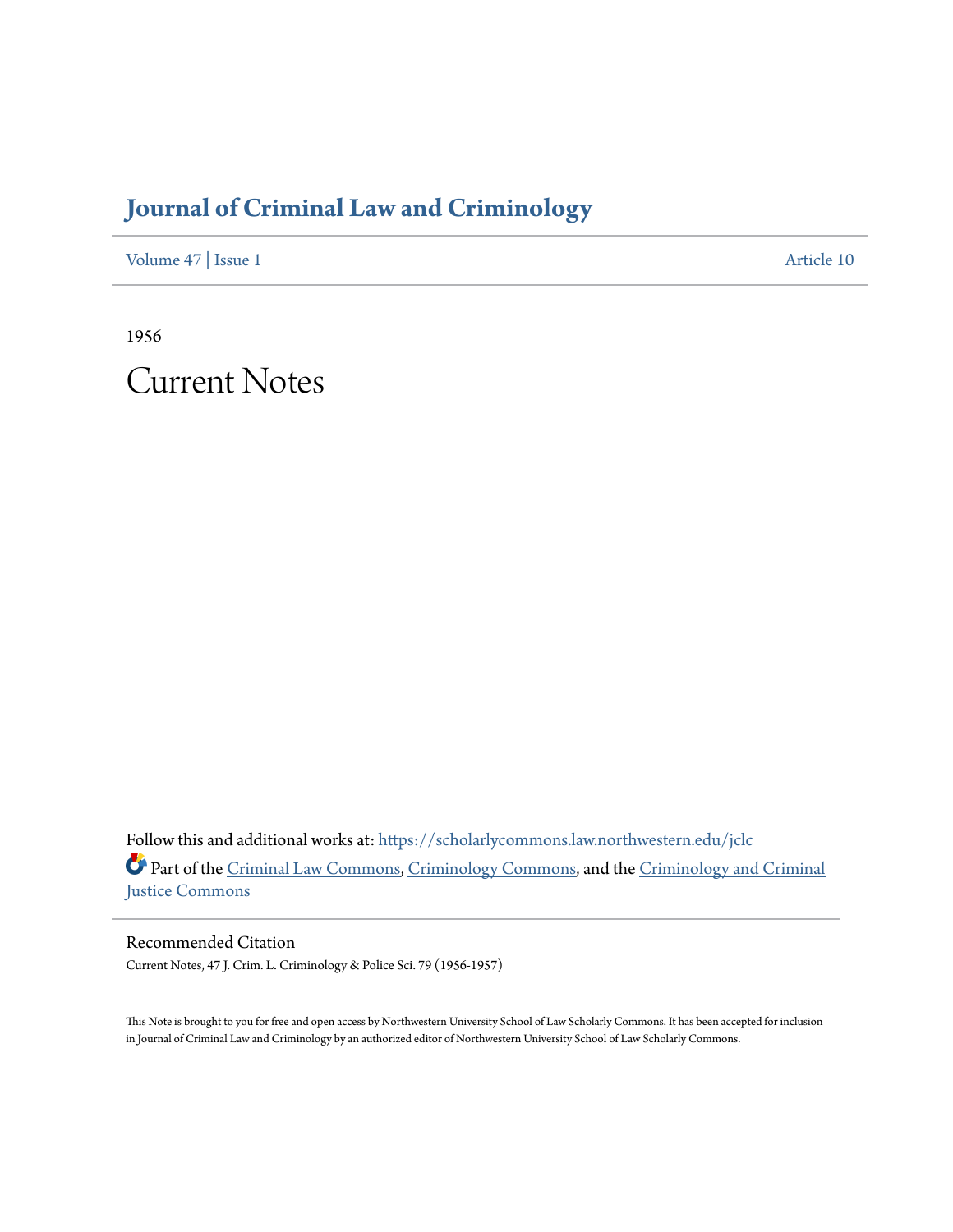### V. **A.** Leonard, *Editor*

*Results of the Study:*

An Institutional Training Study (January 1955-January 1956). *Purpose of the Study:* The purpose of this study was to compare the training received at various Federal Institutions and the relationship of this skill to the actual work performed by the ex-offender after his return to the civilian population.

*Structure of the Study:* A total of **169** persons were randomly selected. A chart was devised which indicated the following:

**A.** Name of institution.

*B. Directly related:* Did the occupation follow exactly that performed while in the institution? Example: A tailor on men's pants is employed by a custom tailor who makes men's pants.

*C. Remotely related:* The skill used in the institution is transferred to another occupation but the essential operation is still the same as that learned while incarcerated.

*D. Not related:* The work done in the institution has no relation to the subsequent work performed after release.

A total of twelve Federal Institutions were covered in the study. Also the United States Disciplinary Barracks were surveyed. A final description of "other" on the chart refers to the minor institutions which did not have enough additional evidence to draw any final conclusions.

Both of the above institutions indicated a pdsitive ratio in the direction of no relation to civilian occupation. However, when one studies the type of industrial training and the particular prison population the reasons for this apparent "failure" become evident. Lexington does not stress any real industrial training since it was conceived as a combination prison and treatment center for the narcotic addict. The emphasis, therefore, is on doing maintenance around the institution and volunteering for medical-experimental or psychiatric treatment. Another deciding factor is the very personality structure of the addicts

| Institution            | Related | Remotely Rel. Not Related |    |
|------------------------|---------|---------------------------|----|
| Alderson               | 2       |                           | 2  |
| Ashland                | 0       | $2 \cdot$                 | o  |
| Atlanta. <i>. .</i>    | 4       | 1                         | 4  |
| Chillicothe            | 4       | 5                         | 3  |
| $D$ anbury             | 6       | 9                         | 24 |
| Lewisberg              | 5.      | 4                         | 0  |
| Leavenvorth            | 0       | 1                         | 2  |
| $Lexington \ldots$ .   | 9       | 10                        | 22 |
| $Milan: \ldots \ldots$ | 3       | 1                         | 3  |
| San Quentin            | 2       | 0                         | 1  |
| Springfield            | 2       | 1                         | 0  |
| West Street            | 0       | 1                         | 1  |
| $\text{U.S.D.B.}$      | 5       | 6                         | б  |
| Other                  | б       | 2                         | 8  |
|                        |         |                           |    |
|                        | 48      |                           | 77 |

*Tnterpretation of the Figures: : ..*

| Institution<br>А. |    | Related Ratio Not Related |
|-------------------|----|---------------------------|
| . Danbury         | 15 | 24                        |
| Lexington         | 19 | 22                        |

themselves. The majority of them have not been able to obtain real job satisfaction nor useful skills. As a result they are marginal workers floating from job to **job** with no real drive nor purpose. This lack of work interest was proven in a previous study done by the Osborne Association in 1955.

Danbury provides its own explanation for the lack of useful training. Glove manufacturing and typewriter repair are two of the major industries stressed there. In the New York City area there is little or no use for such skills. The glove industry has relocated to areas outside of the city and a recent study by the New York State Employment Study indicated that these skills were, for the most part, non-transferable. The typewriter repair industry is also a narrow, restricted field usually dominated by the typewriter manufacturers themselves. They. employ their own repair crews and, up to the present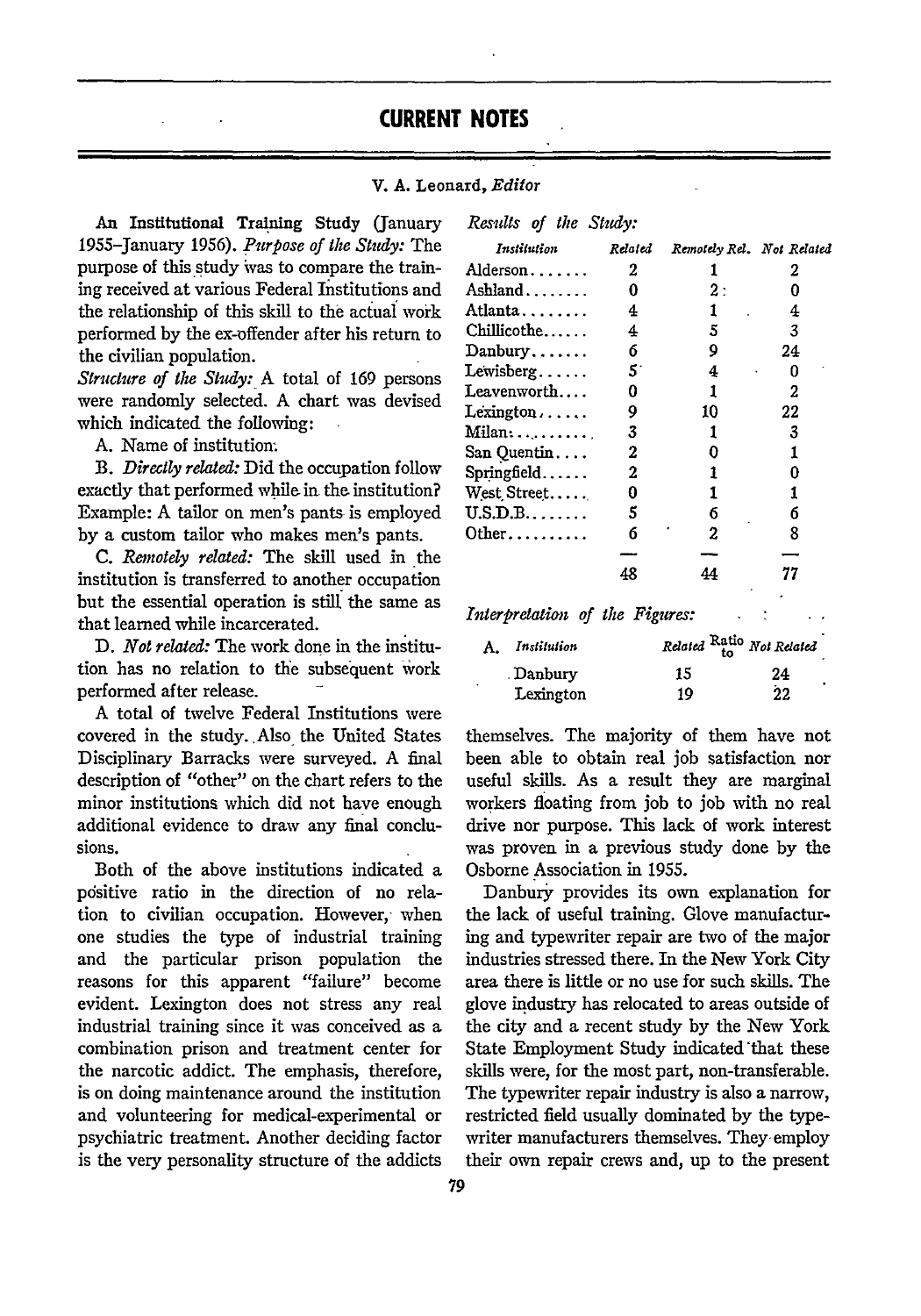time, have refused to yield on their policy of not hiring the ex-offender. Therefore, in the cases of Danbury and Lexington both the type of population and the utility of the prison industries which are taught influence the related placement figures.

B.

| Chillicothe | 9  | 3 |
|-------------|----|---|
| Lewisberg   | Q  |   |
| U.S.D.B.    | 11 | 6 |

The ratios indicate a very positive relationship between institutional training and the transfer application on the outside.

Chillicothe has a young, selective population who are flexible and well motivated by the intelligent training provided at the institution. Institutional connections with Civil Aeronautics Board; typing courses; machine shop training and other highly positive skills plus the granting of recognized diplomas have provided a motivation and drive toward the successful achievement. This licensing has paid off in having the youths come to the OA armed with this new skill and eager to try their luck. Success, sometimes for the first time, and the reward of decent wages, has sometimes proven one of the most influential factors in their new moral construct.

Lewisberg industry stresses tailoring and metal shop industry. Both of these occupations are much in demand in the New York City area so that the high percentage in the successful ratio is easily explained.

U.S.D.B. presents an entirely different reason for the positive ratio picture between work and outside placement. Most of these men were given excellent Army training in some vocation (the excellence of the Army training program is well known) before being committed to the disciplinary barracks. Upon discharge they have usually used this skill which they acquired while on active service.

C.

| Leavenworth |                    |
|-------------|--------------------|
| Alderson    |                    |
| West Street | <b>EQUAL RATIO</b> |
| Milan       |                    |
| Atlanta     |                    |

These institutions indicate an equal ratio or "0" percentile. In other words, there is no relationship at all between these institutional programs and the subsequent employment upon release. It is here that the training seems least profitable and in need of a basic re-evaluation. It is recommended that some pertinent research be performed in these five institutions. From Arthur Mann, The Osborne Association, New York City.

New Superintendent **Of** Florida's State Prison.-DeWitt Sinclair has assumed duties as Superintendent of Florida's State Prison at Raiford, as of December 1, 1955. In a recent press statement, L. F. Chapman, the retiring superintendent, for nearly 25 years head of the prison and the country's oldest warden in point of service, stated that it required a million dollars a year to run the prison. Raiford has 33 fully developed departments and 2,300 prisoners; it has the largest prison enclosure in the nation, 70 acres. Some 1,400 new prisoners are received each year.-Professor John E. Owen, Florida Southern College.

**A** Program for Graduate Work at St. Lawrence University.-Work for the Master's Degree in Correctional Administration will comprise 33 semester hours, of which 3 hours credit may be secured for thesis preparation.

## *Prerequisites:*

- 1-A bachelor's degree in liberal arts or education.
- 2-Sociology 101-102 or equivalent as undergraduate (or qualifying no-credit examination).

### *GradWte Courses:*

- 1-A minimum of 18 hours in Sociology.
- 2-A maximum of 12 elective hours from related fields (e.g., psychology, economics, government, business administration, or education).
- 3-Thesis, 3 hours in addition to the above.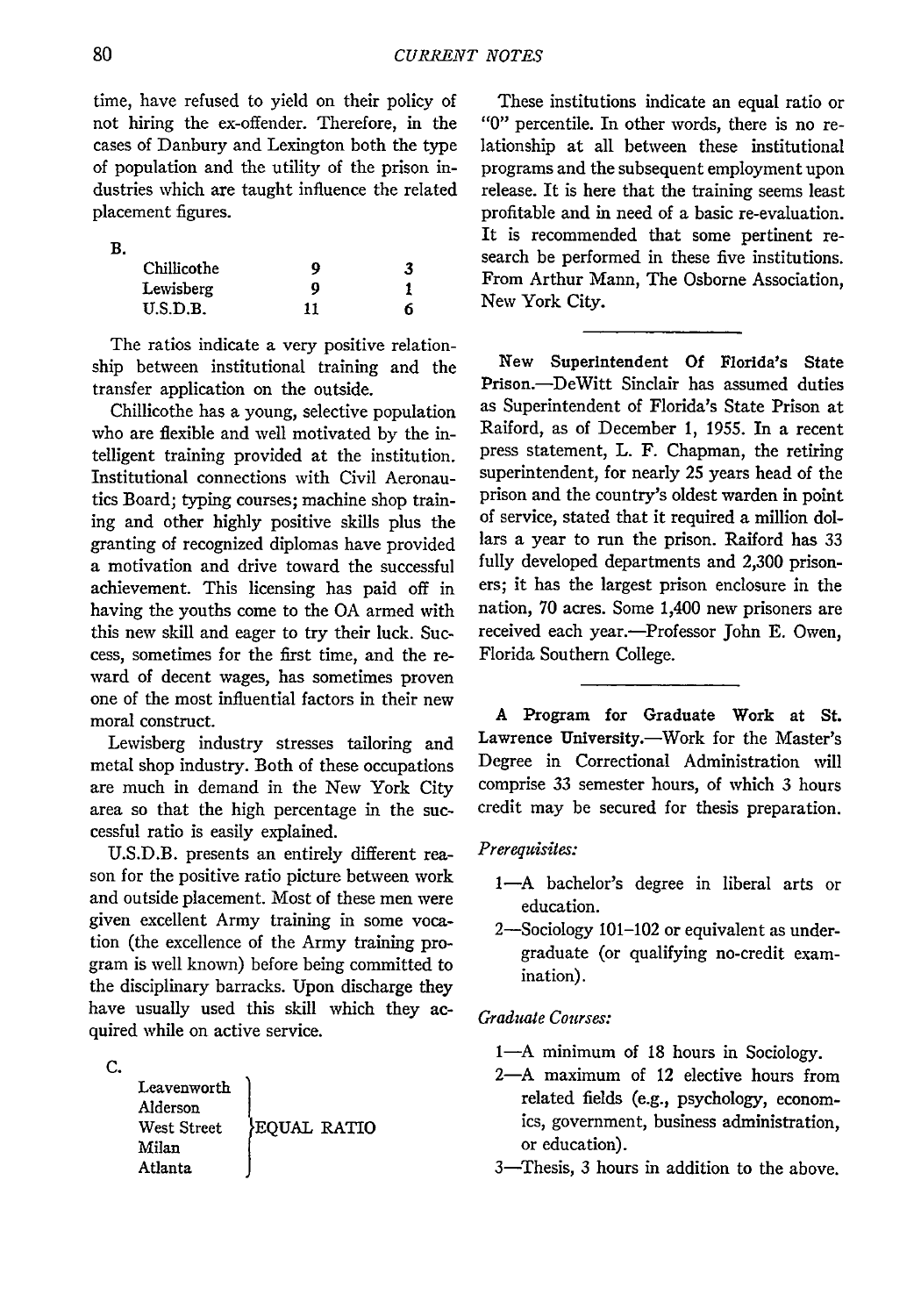#### *Regulations Governing Graduate Program:*

- 1-Not more than 9 hours in *approved* courses may be taken off campus or at other institutions.
- *2-All* courses must have *prior approval* of the student's advisor.
- 3-All candidates for the Master's degree must pass with a satisfactory grade a comprehensive examination prior to final approval of the thesis.
- 4-Each candidate will submit *two bound copies* of the thesis.

### *Outline For Statement of Thesis*

(Two copies of the statement must be submitted for departmental approval before the project is undertaken.)

- *Title:* Precise title, with subheadings indicating the scope of the project.
- *Problen:* What is the problem? Why is it sociological? Why was this particular problem selected? To what use could the completed work be put?
- *Hypothesis:* State the hypothesis you propose to test.
- *Sources of Data:* List primary and secondary sources. (If you wish, you may append a tentative bibliography.)
- *Research Tedniques:* What techniques (e.g., statistical, life history, case study, etc.) will be employed?

For further information address: Dr. Donald Newman, Sociology Department, St. Lawrence University, Canton, New York.

Punishment in Ancient Hindu Law.-This note is meant to show the principles of punishment and the classes of punishments that prevailed in the ancient Hindu Law. At the outset, it must be made clear that the sources for a study of the subject are not satisfactory. In the first place, the works of Hindu law-givers that have to be relied on in this connection were written at varying times and, therefore, show the law as it existed at different periods of history. Secondly, these works themselves contain contradictory mandates and are hardly comparable to modem codes of criminal law.

Thirdly, conflicting versions exist of many texts of these works. A reconstruction and arrangement of the substance of the texts on the subject is, therefore, a matter of some difficulty. The statements that follow should, therefore, be regarded only as statements of the general trend of the law and not as an accurate exposition of the law as it existed at a particular time.

The concept of punishment in ancient Hindu Law does not differ materially from the modern concept. Offences were punished by the State on the same principles of morality and good conduct as pervade the present day criminal law. Homicide, hurt and other offences against the body were punished; theft, robbery, damage to land and crops and other injuries to properties were regarded as crimes; adultery, rape and similar acts were also punished; and the criminal law dealt also with the use of false weights and measures, forgery, defamation, false evidence, adulteration of food, and other fradulent dealings.

An interesting feature of the ancient Hindu Law is the variety of punishments that it provides for. The following punishments seem to have been known to the law givers: (a) Death, (b) Imprisonment, (c) Fine, (d) Whipping, (e) Cutting off limbs of the offender, (f) Throwing hot oil into the mouth of the offender, or branding him with hot iron, **(g)** Throwing away the offender to be fed by dogs, (h) Parading the offender in the public streets in a state that would invite ridicule, (i) Demanding surety of the offender, (j) Confiscation of property, **(k)** Requiring the offender to pay compensation to the victim, (1) Requiring the offender to undergo penance.'

Capital punishment was awarded for the theft of gold and silver and valuable clothes and other articles.2 It was, of course, awarded for murder, and it seems that it was also the prescribed penalty for the offence of rape when committed by a person against a maiden of a

**I** For the texts authorizing these various punishments, see the following: Manu VIII 301-302, 319-335, 364, 371-372; Vishnu V, 19-39, 60, and 77-90; Yajnavalkya **11,** 204-211; Narada XV; Apastamba I, 10, 18-24, and 27. 2Manu VIII, 319-335.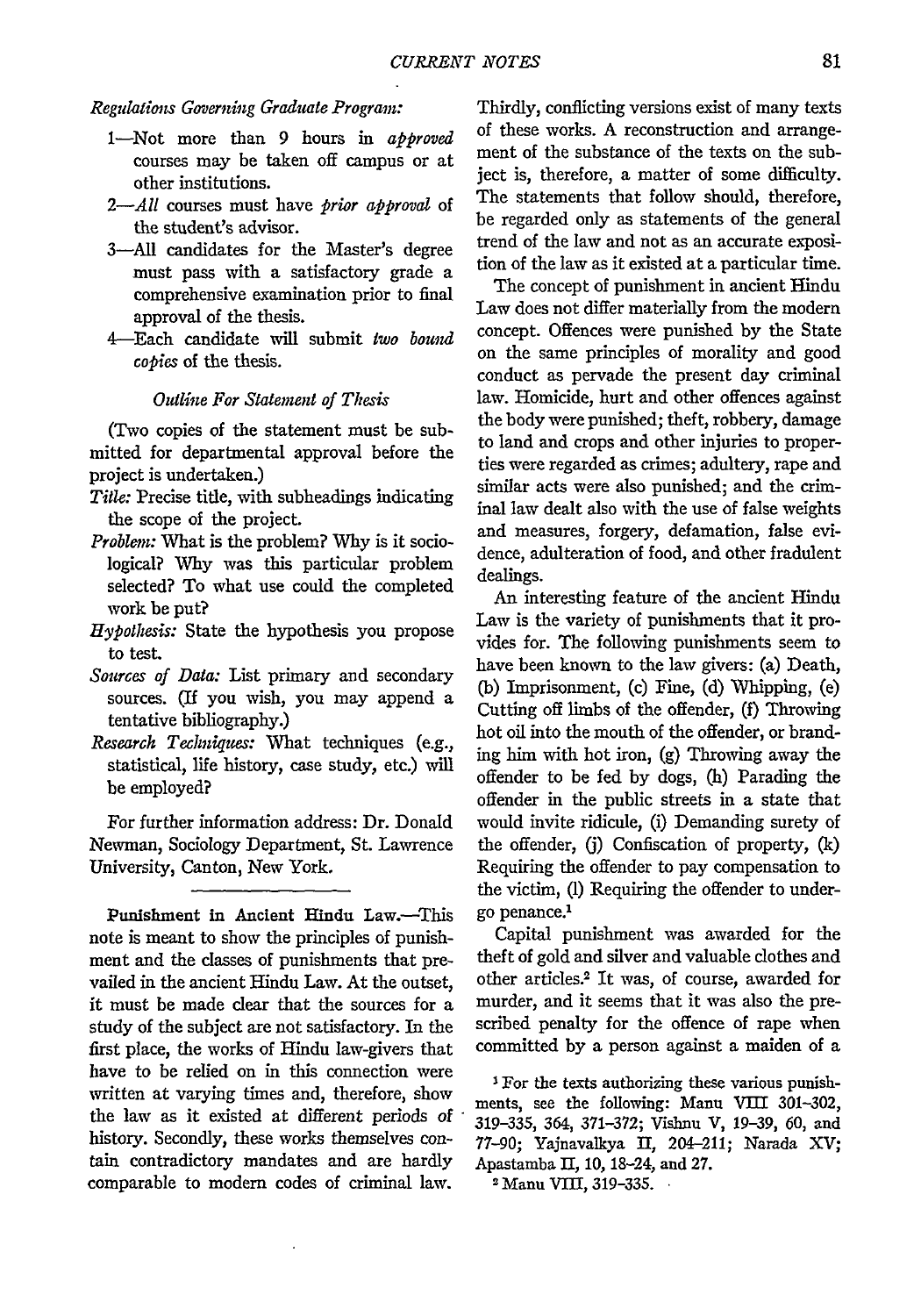higher caste.3 Imprisonment was known to the law, but fine seems to have been the most usual kind of penalty awarded. The authors of the various Smritis lay down a systematic scale of fines for various offences, and the exact amount to be awarded for each offence is prescribed with mathematical precision according to the value of the property or magnitude of the offence. Even offences against the body were punishable with fine, and a graduated scale of fines is prescribed according to the nature of the injury. For example, beating by the hand is punishable with a small amount of fine, beating by the foot attracts a higher amount of fine, while beating by a stone or a weapon is a still more serious offence.

An interesting feature is the attitude of the law towards corporal punishment. A number of varieties of corporal punishment are met with. Some of them may appear to be cruel by modern standards, and most of them would certainly be regarded as excessive by modern lawyers. The simple offence of insult by the use of abusive language would lead to a loss of the tongue in certain cases.4 Defamation of a person superior in status could bring in its train a sentence ordering that hot oil may be poured into the mouth of the offender. Whipping was prescribed for intransigent wives, sons, and slaves. Feeding by dogs and being paraded in the streets on an ass are some of the penalties that could be awarded for sexual offences. An extreme case is the penalty of having the offender's hand or foot cut off for the offence of theft of animals. It is possible that security of property was at a low ebb at a particular time and the severest penalty was regarded as necessary.

Some of the modern principles regulating punishments seem to have been known to the law-givers. For example, there are express directions to the effect that at the time of awarding sentences the judge should have regard to the magnitude of the offence, the age of the offender, and his circumstances. Principles for the apportionment of liability amongst joint offenders are found to have been discussed.

3Manu VIII, 364.

4 For this and other forms of corporal punishment, see the texts mentioned in footnote 1.

Persons affording shelter or food or screening the offender from justice are to be punished as accessories after the fact, while persons assisting or encouraging another to commit an offence are to be punished as accessories before the fact. The maxim "The law does not take into account trifles," was also fully recognized.

A noteworthy feature is the imposition of vicarious liability on certain persons for crimes committed by others. For example, if theft was committed in a village and the thief was not arrested, the head-man of the village had to restore the value of the stolen property to the owner. Similarly, if the theft took place in a forest, the Sovereign had to pay the value of the stolen property. If the offence was committed in any other place, the police officers had to bear the loss.

It is surprising to note that cruelty to animals was a specific offence even in those times, and detailed rules regarding penalties are found for the offences of killing animals, giving them pain, cutting off limbs and the like. Still more surprising is the fact that injury to trees was regarded as a crime. Trees standing on the highway and affording shelter, fruit-bearing trees and trees in sacred places were specially protected, and injury to any part of such trees was punishable.

Another noteworthy feature is the attitude of the ancient Hindu Law towards sexual offences. The rules that are found in the text 'represent almost a puritanic view of life. The law did not punish merely physical relations outside wedlock. The remotest gesture, the faintest smile, the lightest touch were anathema, if shown towards the other sex. For example, Narada punishes the employment of messengers of love, the act of touching any part of the body or clothing of a woman by man, the sending of perfumes, flowers, ornaments and the like by a man to a woman, and even a false boast by a man that he has had intimacy with another woman. Similarly Brihaspati ordains that a woman who visits a man's house for an illicit purpose shall have her lips, ears and nose cut off and shall be drowned in water. Under the topic of incest the law prohibited not only intimacy with near relations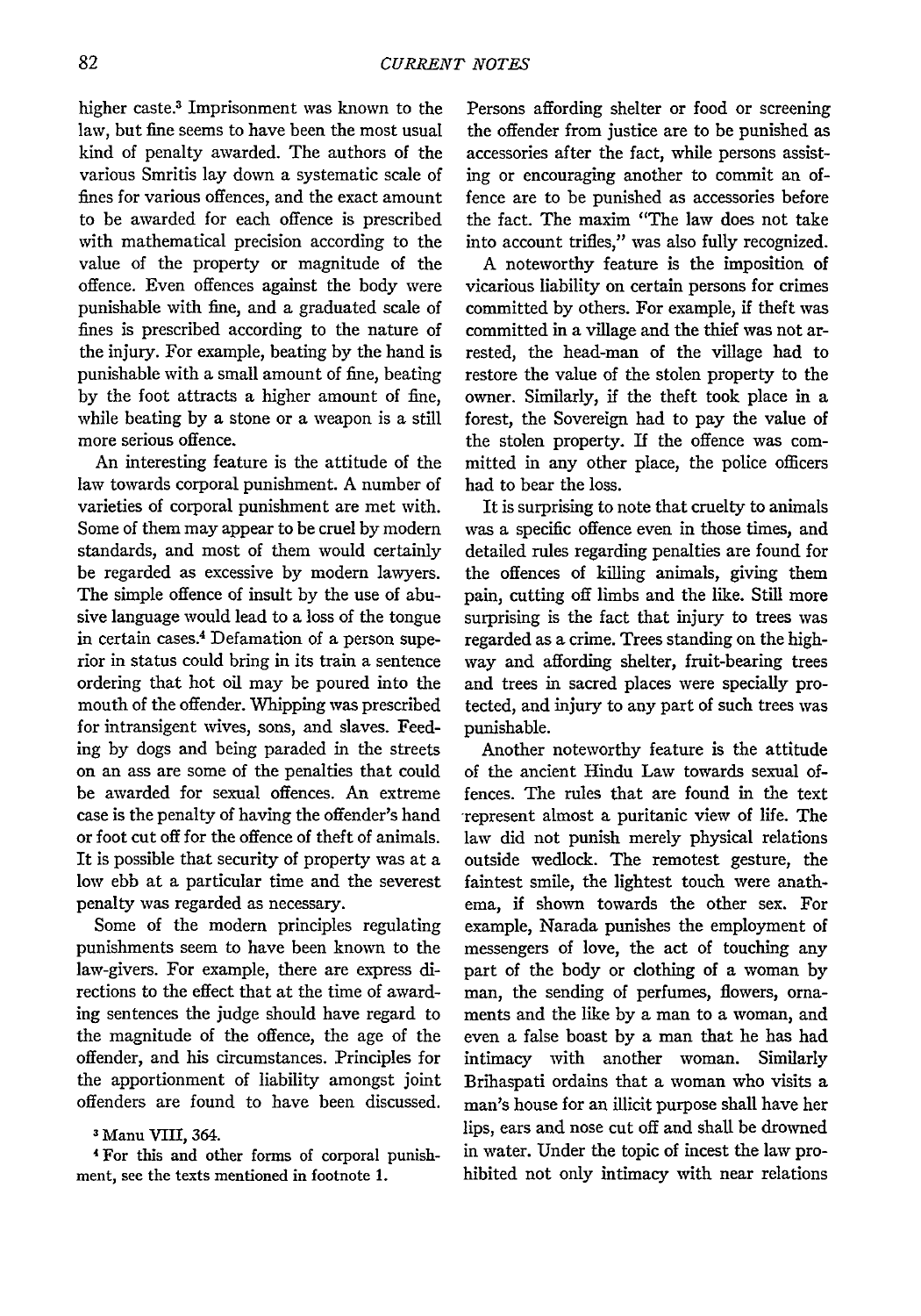like one's daughter, mother, sister, daughterin-law, mother's sister, uncle's wife, father's sister and mother-in-law, but also intimacy with a friend's wife, sister's friend, a nurse, a queen and the wife of one's spiritual teacher.

The following general observations can be made on the basis of the data collected above:

(1) The law of crimes was a fairly developed one, and recognized most of the major crimes that are known to the present day criminal law.

(2) The reformative aspect of punishment was completely absent, and the retributive and disabling aspects were prominent.

(3) The law was based on the classical theory of punishment, that **"if** every crime were automatically followed immediately by extreme suffering, crime would almost entirely disappear.<sup>5</sup>

(4) Offences against property and offences of a sexual nature received special treatment.-From P. M. Bakshi, LL.B. (Bombay). Advocate (O.S.) of the Rajasthan Judicial Service; Sometime Lecturer in Law, M.B. College, Udaipur, India.

Myrl **E.** Alexander Elected President of the American Correctional Assocaton-Myrl **E.** Alexander, assistant director of the Federal Bureau of Prisons, was elected president of the American Correctional Association at the meeting of the Congress of Corrections at Des Moines, Iowa, in October.

More than 1,000 representatives from 46 states, Hawaii, Puerto Rico, and the Union of South Africa were in attendance at the Congress.

Vice presidents elected were Dr. Ralph S. Banay, New York City, psychiatrist; **0.** B. Ellis, general manager of the Texas Prison System; G. I. Giardini, superintendent of the Pennsylvania Board of Parole; James A. McLaughlin, assistant commissioner of Federal Penitentiaries for Canada; and Miss Clare Thune, superintendent of the Minnesota Reformatory of Women.

**E.** R. Cass was elected general secretary and Roberts J. Wright, assistant general secretary.

<sup>5</sup> SUTHERLAND. Principles of Criminology. Fourth Edition, page 369.

The 1956 Congress will be held at Los Angeles, August **25** to **31** in the Hotel Statler.

American Bar Survey of Criminal Justice To Start in Wisconsin-Wisconsin has been selected as the first jurisdiction within which field studies for the American Bar Foundation's survey of criminal justice will be initiated. The survey staff selected Wisconsin because of its nearness to the American Bar Center at Chicago from which the project is being administered and because the geographic area of that state and the system of criminal justice there will inevitably confront the survey in jurisdictions containing large and complex metropolitan areas.

Sanford Bates, recently retired commissioner of institutions and agencies of the State of New Jersey and former director of the Federal Bureau of Prisons, is the project's consultant in probation, sentencing, and parole.

Fred **E.** Inbau, professor of law at Northwestern University, is the consultant in prosecution and defense.

The consultant in police administration is **0.** W. Wilson, dean of the school of criminology at the University of California and formerly chief of police at Wichita, Kansas. For most of his life Dean Wilson has been a professional policeman.

Benjamin E. Matthews, a practicing attorney of New York and a former chief counsel for the New York Crime Commission, is the consultant in the criminal courts.

Director of the project is Arthur H. Sherry, professor of law and criminology at the University of California. Professor Sherry was formerly chief assistant attorney general of California.

More Information Wanted On TV Crime Programs-The television report recently released by the Senate Subcommittee To Investigate Juvenile Delinquency has attracted nationwide attention. Some sources were critical of the scientific nature of the report, according to Senator Estes Kefauver, chairman of the Subcommittee. They want definite decisions on